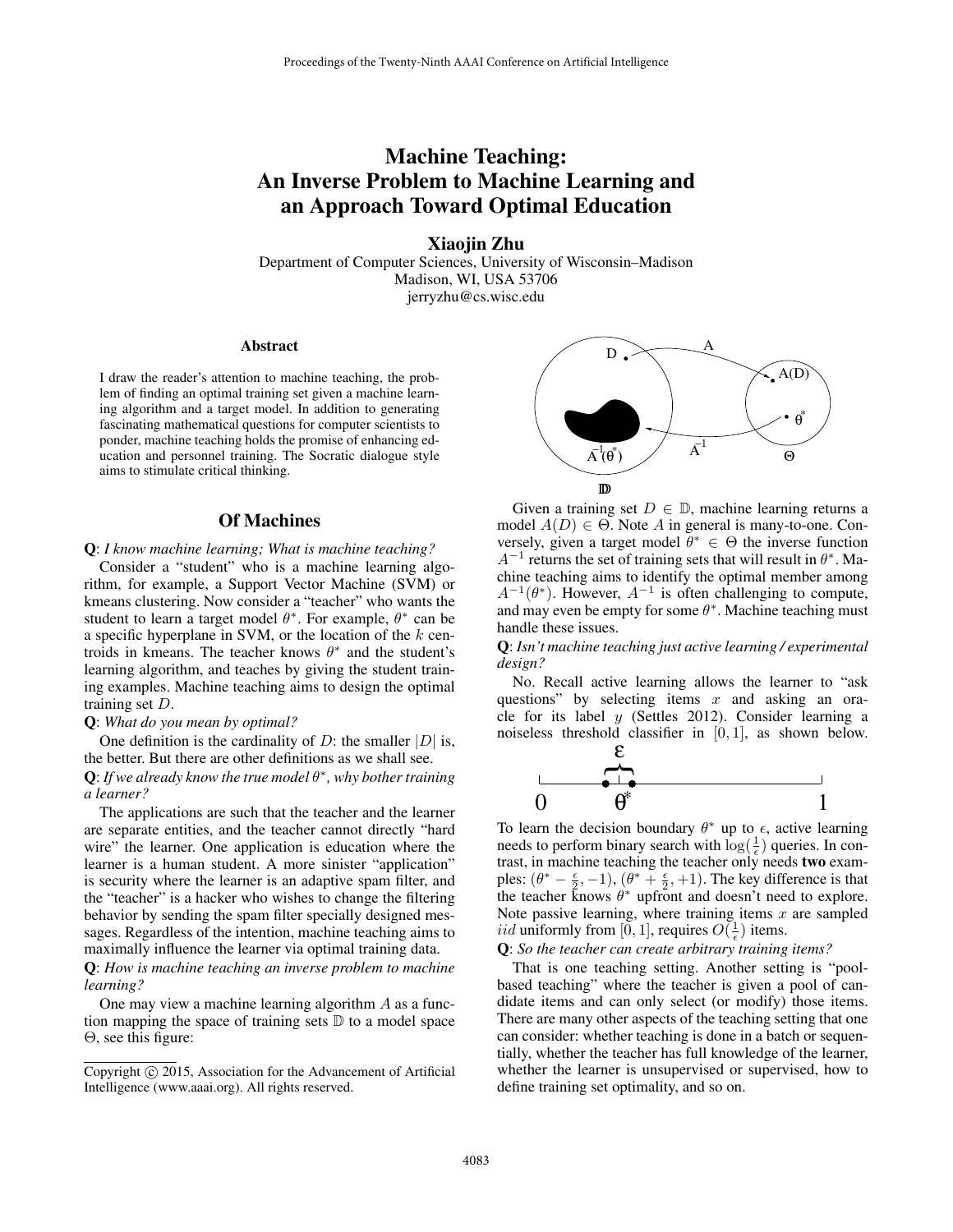### Q: *The optimal teaching data D can be non-iid?*

Yes, as the threshold classifier example shows. This is most noticeable when optimality of *D* is measured by its cardinality, but is in general true. It calls for new theoretical analysis methods for machine teaching, whereas traditional concentration inequalities based on *iid*-ness no longer apply. Q: *Did you just invent machine teaching?*

No. What is new is our focus on tractable teaching computation for "modern" machine learners while generalizing the definition of optimality beyond training set cardinality. But there has been a long history of related work. The seminal notion of *teaching dimension* concerns the cardinality of the optimal teaching set (Goldman and Kearns 1995; Shinohara and Miyano 1991). However, the learner's algorithm *A* was restricted to empirical risk minimization (specifically eliminating hypotheses inconsistent with training data). Subsequent theoretical developments can be found in e.g. (Zilles et al. 2011; Balbach and Zeugmann 2009; Angluin 2004; Angluin and Krikis 1997; Goldman and Mathias 1996; Mathias 1997; Balbach and Zeugmann 2006; Balbach 2008; Kobayashi and Shinohara 2009; Angluin and Krikis 2003; Rivest and Yin 1995; Ben-David and Eiron 1998; Doliwa et al. 2014). There are similar ideas in psychology, some of them can be found in the references in (Patil et al. 2014). Q: *So you have a way to compute the optimal training set?*

This is in general still an open problem, but we now understand the solution for certain machine teaching tasks (Zhu 2013; Patil et al. 2014). Specifically, we restrict ourselves to batch teaching with full knowledge of the learning algorithm. The idea is as follows. Instead of directly computing the difficult inverse function  $A^{-1}(\theta^*)$ , we first convert it into an optimization problem:

$$
\min_{D \in \mathbb{D}} \qquad \epsilon(D) \tag{1}
$$

$$
s.t. \tA(D) = \theta^*.
$$
\t(2)

This is not the final formulation – it will evolve later. **Q**: *OK. What is that*  $\epsilon(D)$  *objective?* 

 $\epsilon(D)$  is a "teaching effort function" which we must define to capture the notion of training set optimality. For example, if we define

$$
\epsilon(D) = |D| \tag{3}
$$

then we prefer small training sets. Alternatively, if we require the optimal training set to contain exactly *n* items we may define

$$
\epsilon(D) = \mathbb{I}_{|D|=n} \tag{4}
$$

where the indicator function  $\mathbb{I}_Z = 0$  if *Z* is true, and  $\infty$ otherwise. This teaching effort function is useful for designing human experiments as was done in (Patil et al. 2014). One can encode more complex notion of optimality with  $\epsilon(D)$ . For example, in teaching a classification task we may prefer that any two training items from different classes be clearly distinguishable. Here, *D* is of the form  $D = (x_1, y_1), \ldots, (x_n, y_n)$ . We may define

$$
\epsilon(D) = \sum_{i,j:y_i \neq y_j} ||x_i - x_j||^{-1} \tag{5}
$$

to avoid any near identical training items with different labels.

### Q: *What is* D *under your minimization in* (1)*?*

 $\mathbb D$  is the search space of training sets. This is another design choice we must make. For example, we may decide upfront that in  $D$  we want  $n/2$  positive training examples and  $n/2$  negative ones, but the teacher can arbitrarily design each *d* dimensional feature vectors. The corresponding search space can be

$$
\mathbb{D} = \{ \{ (x_i, y_i)_{1:n} \} \mid y_i = (-1)^i, x_i \in \mathbb{R}^d, i = 1 \dots n \},\tag{6}
$$

which is equivalent to  $\mathbb{R}^{nd}$ . Such a continuous search space is necessary for many standard optimization methods.

As another example, in pool-based machine teaching we are given a candidate item set *S*. The training set *D* must be a subset of *S*. Then  $\mathbb{D} = 2^S$ . Discrete optimization methods, such as those based on submodularity, may be applicable here (Krause and Golovin 2014; Iyer and Bilmes 2013; Bach 2013; Feige 1998; Krause and Guestrin 2005; Nemhauser, Wolsey, and Fisher 1978).

Q: *What about A*(*D*) *in* (2)*? Many machine learning algorithms do not have a closed-form solution w.r.t. the training set D.*

For some learners we are lucky to have a closed-form  $A(D)$ , and we can just plug in the closed-form expression. One example is ordinary least squares regression where  $A(D) = (X^{\top} X)^{-1} X^{\top} y$  with  $D = (X, y)$ . Another example is a Bayesian learner with a prior conjugate to *D*, where  $A(D)$  is simply the posterior distribution (Zhu 2013; Tenenbaum and Griffiths 2001; Rafferty and Griffiths 2010). Yet another example is a kernel density estimator where *A*(*D*) is written as a weighted sum of items in *D* (Patil et al. 2014).

But you are right. For most learners, there is no closedform *A*(*D*). Nonetheless, a very large fraction of modern machine learning algorithms are optimization-based. That means the learner itself can be expressed as an optimization problem of the form

$$
\min_{\theta \in \Theta} \qquad R(\theta, D) + \Omega(\theta) \tag{7}
$$

$$
\text{s.t.} \qquad g(\theta) \le 0, h(\theta) = 0. \tag{8}
$$

Specifically,  $R(\theta, D)$  is the empirical risk function,  $\Omega(\theta)$  is the regularizer, and *g, h* are constraints when applicable. For these modern machine learners, we may replace  $A(D)$  in (2) by the machine learning optimization problem. This turns the original teaching problem (1) into a bilevel optimization problem:

$$
\min_{D \in \mathbb{D}} \qquad \epsilon(D) \tag{9}
$$

s.t. 
$$
\theta^* \in \operatorname{argmin}_{\theta \in \Theta} R(\theta, D) + \Omega(\theta)
$$
 (10)

$$
\text{s.t. } g(\theta) \le 0, h(\theta) = 0. \quad (11)
$$

In this bilevel optimization problem, the teaching objective (9) is known as the upper problem while the learning problem (10) is the lower problem.

Q: *Wait, I remember bilevel optimization is difficult.*

True, and solving (9) in general is an challenge. For certain convex learners, one strategy is to further replace the lower problem (10) by the corresponding Karush-Kuhn-Tucker conditions. In doing so, the lower problem becomes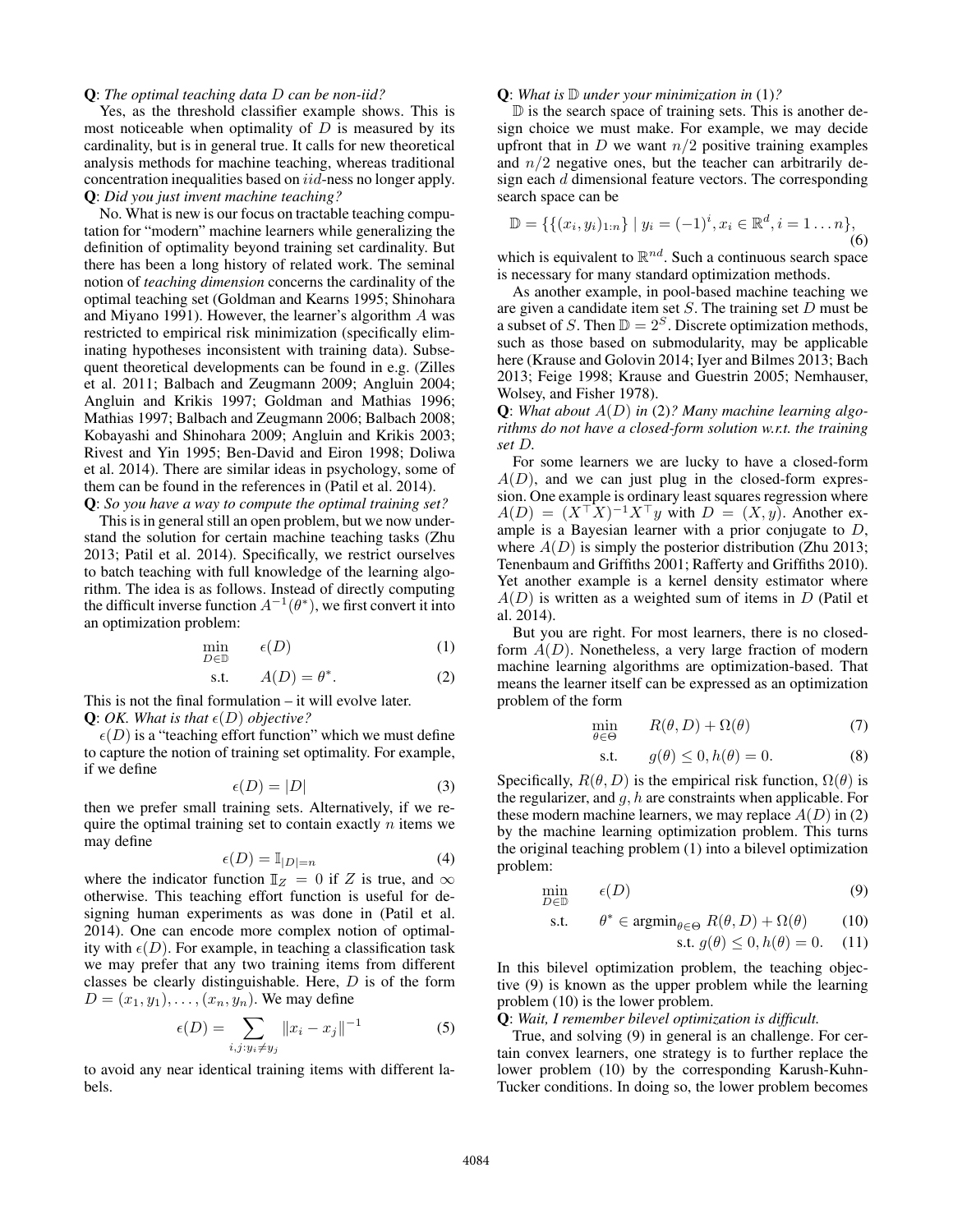a set of new constraints for the upper problem, and bilevel optimization reduces to a single level optimization problem. Q: *I am still concerned. Constraints* (2) *and* (10) *looks overly stringent; it is like matching a needle in a haystack.*

I agree. The feasible sets can be exceedingly ill-formed. One way to address the issue is to relax the teaching constraint such that the learner does not need to exactly learn  $\theta^*$ . Indeed, the original teaching problem (1) is equivalent to

$$
\min_{D \in \mathbb{D}} \mathbb{I}_{A(D)=\theta^*} + \epsilon(D). \tag{12}
$$

Recall the indicator function is  $\mathbb{I}_Z = 0$  if *Z* is true, and  $\infty$ otherwise. We may relax the indicator by another "teaching risk function"  $\rho()$  with a minimum at  $\theta^*$ :

$$
\min_{D \in \mathbb{D}} \, \rho(A(D), \theta^*) + \lambda \epsilon(D),\tag{13}
$$

where  $\lambda$  is a weight that balances teaching risk and effort.  $\rho$ () would measure the quality of the learned model  $A(D)$ against the target model  $\theta^*$ . For example, a natural choice is  $\rho(A(D), \theta^*) = ||A(D) - \theta^*||$ , which measure how close the learned model  $A(D)$  is to  $\theta^*$  in the parameter space with an appropriate norm. As another example, for teaching a classifier we may measure the teaching risk by how much *A*(*D*) and  $\theta^*$  disagree on future test data:

$$
\rho(A(D), \theta^*) = \mathbb{E}_{x \sim P_X} \mathbf{1}_{A(D)(x) \neq \theta^*(x)} \tag{14}
$$

where  $P_X$  is the marginal test distribution;  $\mathbf{1}_Z = 1$  if *Z* is true, and 0 otherwise; and we treat the models as classifiers.

We can then relax the bilevel optimization problem using the teaching risk function  $\rho()$  as follows:

$$
\min_{D \in \mathbb{D}, \xi \in \Theta} \qquad \rho(\xi, \theta^*) + \lambda \epsilon(D) \tag{15}
$$

s.t.  $\xi \in \operatorname{argmin}_{\theta \in \Theta} R(\theta, D) + \Omega(\theta)$  (16)

s.t. 
$$
g(\theta) \leq 0, h(\theta) = 0.
$$
 (17)

We can also bring the teaching effort function down as a constraint  $\epsilon(D) \leq B$  within some budget *B*.

Q: *There is still a glaring flaw: Can the teacher really have full knowledge of the learning algorithm?*

Good point. Under some circumstances this is plausible, such as when the learner is a robot and the teacher has its specifications. But when the learner is a human, we will rely on established cognitive models in the psychology and education literature. We will turn our attention to human learners in the next part of the article.

Before that, though, I briefly mention a setting where the teacher knows that the learning algorithm  $A$  is in a set  $A$  of candidate learning algorithms, but not which one. As a concrete example, A may be the set of SVMs with different regularization weights. Note that, given the same training data *D*, the learned model *A*(*D*) may be different for different  $A \in A$ . The teacher knows that the learner is an SVM but doesn't know its regularization weight.

A natural idea for this teaching setting is to "probe" the learner. A simple probing strategy for classification is as follows. Start by teaching the learner with an initial training set  $D_0$ . We assume the teacher cannot directly observe the resulting model  $A(D_0)$ . But the teacher can ask the learner to

make predictions on some test items *X* and observe the predicted labels  $A(D_0)(X)$ . The teacher can then eliminate all  $A' \in A$  where  $A'(D_0)(X) \neq A(D_0)(X)$ . This procedure is repeated until A is sufficiently reduced. Then the teacher finds the optimal training set for one of the remaining algorithms in A. An open question is how to make combined probing and teaching optimal.

Q: *You generalized the notion of teaching optimality from*  $|D|$  *to arbitrary*  $\epsilon(D)$ *. Is there a theory for*  $\epsilon(D)$  *similar to teaching dimension?*

This is another open question.

## Of Humans

Q: *What can machine teaching do for humans?*

Machine teaching provides a unique approach to enhance education and personnel training. In principle, we can use machine teaching to design the optimal lesson for individual students.

Q: *There are already many intelligent computer tutoring systems out there, and MOOC – what is unique about machine teaching?*

Oversimplified, some existing education systems treat the human learner as a black-box function *f*(*D*). The input *D* is educational intervention, e.g. which course modules to offer to the student. The output of  $f(D)$  is the student's test score. The systems can make point evaluation of *f* at some input *D*, and aim to maximize *f* based on such evaluations, see e.g. (Lindsey et al. 2013). Being a black-box, the actual learning process of the student is not directly modeled.

In contrast, machine teaching explicitly assumes a *computational learning algorithm*, or a cognitive model, *A* of the student. Given educational intervention *D*, one may first compute the resulting cognitive state  $A(D)$ , which then leads to the observed test score via an appropriate teaching risk function  $\rho(A(D), \theta^*)$ . Thus, machine teaching treats the human learner as a "transparent box." There is literature on such cognitive models for tutoring (Koedinger et al. 2013). Machine teaching's focus is to explicitly compute the inverse  $A^{-1}$  to find the optimal lesson directly.

Q: *What is the advantage of machine teaching?*

The lesson will be optimal and personalized, given correct cognitive model of the student.

Q: *Isn't "correct cognitive model" a strong assumption?*

True. Like many things in mathematics, the more conditions one posits, the stronger the result. Of course, empirically the quality of the lesson will depend on the validity of the cognitive model.

Q: *Do we have the correct cognitive model for education?*

Yes and no. For low level personnel training tasks such as improving the performance of human categorization, there are multiple well-established but competing cognitive models. On the other hand, accurate cognitive models for higher level education is still a work in progress. The latter is currently the major limit on the applicability of machine teaching to education. However, the community does have useful model fragments, and the machine teacher should take fully advantage of them.

Q: *So, is there indication that machine teaching works at all on humans?*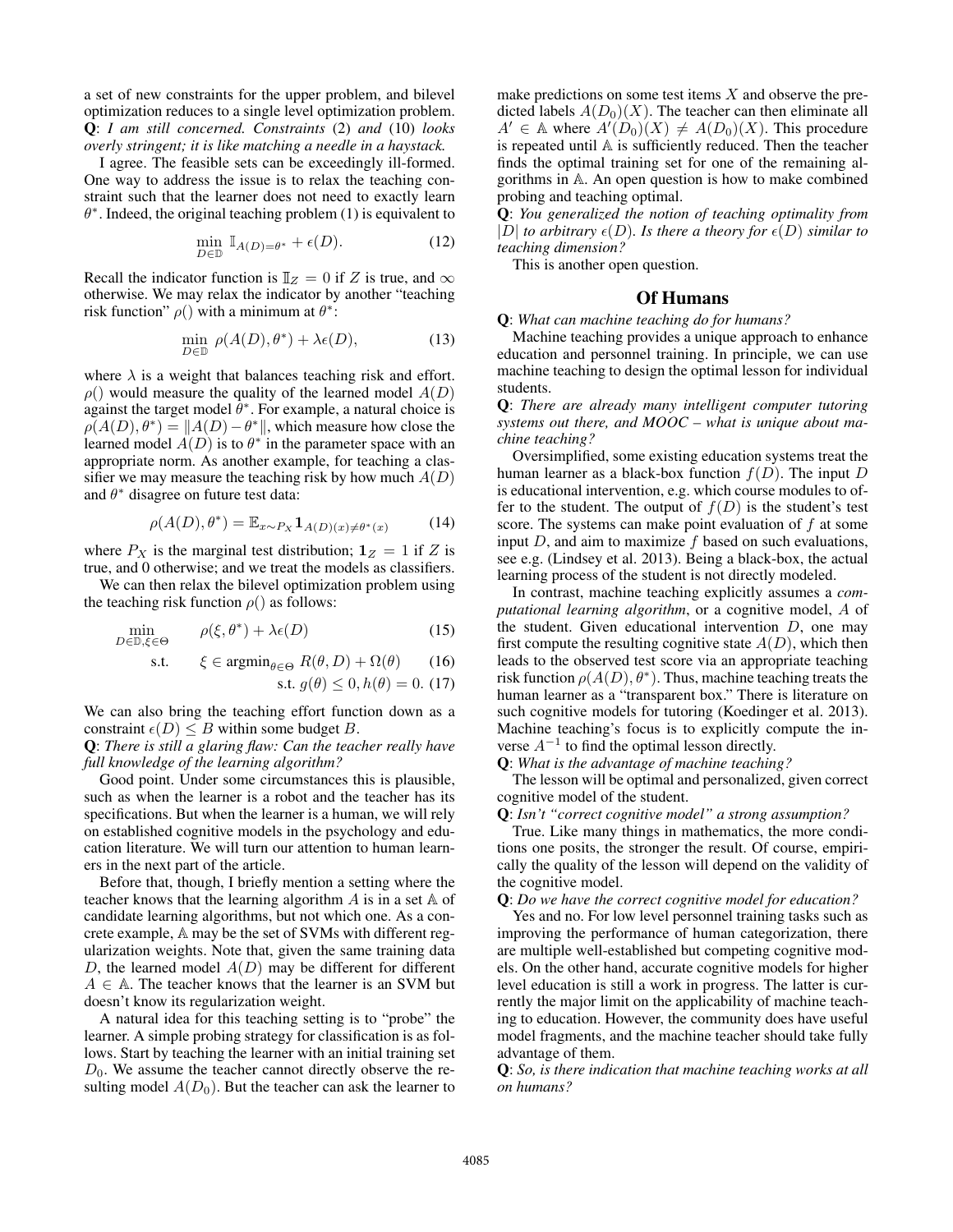Yes. In (Patil et al. 2014) the authors studied a human categorization task, where participants learn to classify line segments as short vs. long. The assumed cognitive model was a limited capacity retrieval model of human learners similar to kernel density classifier. The teaching risk function  $\rho()$  encodes the desire to minimize the expected future test error.

Machine teaching identified an interesting optimal training set: the negative training items are tightly clumped together, so are the positive training items, and the negative and positive items are symmetric but far away from the decision boundary, see figure below:



This solution resembles the toy example earlier; the larger separation between positive and negative items is due to a wide kernel bandwidth parameter in the cognitive model that fits noisy human behaviors.

Human participants indeed generalize better from this training set computed by machine teaching, compared to a control group who received *iid* uniformly sampled training sets. Both groups are tested on a test set consisting of a dense grid over the feature space. The group who received machine-teaching training set had an average test-set accuracy of 72.5%, while the control group 69.8%. The difference is statistically significant.

Q: *That's promising. Still, how do you know that you have the correct cognitive model? I remember you said there are other competing models.*

As is often said – all models are wrong, some are more useful. One may use the prior literature and data to come up with the best hypothesized model. They may be good enough for machine teaching to produce useful lessons.

While identifying such a model is an issue, it is also an opportunity – Strangely enough, another potential use of machine teaching in psychology is to adjudicate cognitive models.

## Q: *Really? How can machine teaching tell which cognitive model is correct?*

Different cognitive models correspond to different learning algorithms. Call these algorithms *A*1*,...,Am*. Given a teaching target  $\theta^*$ , machine teaching can compute the optimal training set  $A_1^{-1}(\theta^*), \ldots, A_m^{-1}(\theta^*)$  for each cognitive model, respectively. If previous result is any indication, these optimal training sets will each be non-*iid* and idiosyncratic.

We can then conduct a human experiment where we teach a participant using one of the *m* training sets, and test her on a common test set. Comparing multiple participants' test set performance, we identify the best training set, say  $A_j^{-1}(\theta^*),$ among  $A_1^{-1}(\theta^*), \ldots, A_m^{-1}(\theta^*)$ . This could lend weight to the  $j$ -th cognitive model  $A_j$  being the best cognitive model. Q: *Tell me more about it.*

A variant is as follows. we conduct a different kind of human experiment: we ask the participant to be a teacher, and let the participant design a lesson intended to teach  $\theta^*$ 

to a human student. Let *D* be the lesson, i.e., the training data, that the participant comes up with. Assuming human teacher is (near) optimal, we can then compare *D* to  $A_1^{-1}(\theta^*), \ldots, A_m^{-1}(\theta^*)$  to identify the best matching cognitive model  $A_j$ . We may then view  $A_j$  as what the human teacher assumes about the student. This is the strategy used in (Khan, Zhu, and Mutlu 2011).

# Coda

Q: *Now I am excited about machine teaching. What can I do?*

I call on the research community to study open problems in machine teaching, including:

(Optimization) Despite our early successes in certain teaching settings, solving for the optimal training data *D* is still difficult in general. We expect that many tools developed in the optimization community can be brought to bear on difficult problems like (15).

(Theory) Machine teaching originated from the theoretical study of teaching dimension. It is important to understand the theoretical properties of the optimal training set under more general teaching settings. We speculate that information theory may be a suitable tool here: the teacher is the encoder, the learner is the decoder, and the message is the target model  $\theta^*$ . But there is a twist: the decoder is not ideal. It is specified by whatever machine learning algorithm it runs.

(Psychology) Cognitive psychology has been the first place where machine teaching met humans. More studies are needed to adjudicate existing cognitive models for human categorization. Human experiments also call for new developments in machine teaching, such as the sequential teaching setting (Bengio et al. 2009; Khan, Zhu, and Mutlu 2011; McCandliss et al. 2002; Kumar, Packer, and Koller 2010; Lee and Grauman 2011; Cakmak and Lopes 2012; Pashler and Mozer 2013; Kobayashi and Shinohara 2009; Balbach and Zeugmann 2009). More broadly, psychologists have proposed cognitive models for many supervised and unsupervised human learning tasks besides categorization. These tasks form an ideal playground for machine teaching practitioners.

(Education) Arguably more complex, education first needs to identify computable cognitive models of the student. Existing intelligent tutoring systems are a good place to start: with a little effort, one may hypothesize the inner works of the student black-box. As a concrete example, at University of Wisconsin–Madison we are developing a cognitive model for chemistry education.

(Novel applications) Consider computer security. As mentioned earlier, machine teaching also describes the optimal attack strategy if a hacker wants to influence a learning agent, see (Mei and Zhu 2015) and the references therein. The question is, knowing the optimal attack strategy predicted by machine teaching, can we effectively defend the learning agent? There may be other serendipitous applications of machine teaching besides education and computer security. Perhaps you will discover the next one!